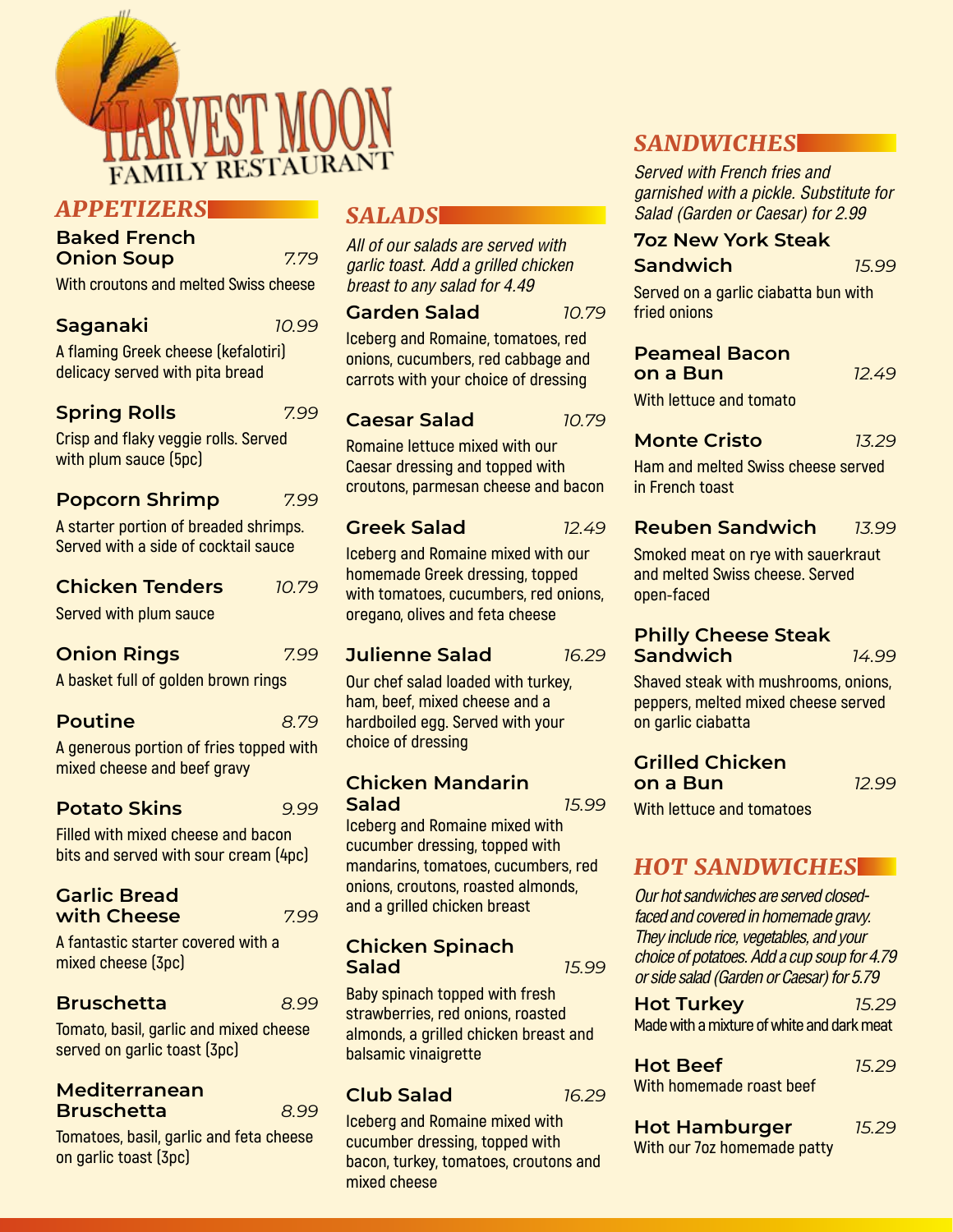## *WRAPS*

Wrapped in a flour or whole wheat *tortilla. Served with French fries and garnished with a pickle.* 

### **Turkey Club Wrap** *13.99*

**Made with real turkey breast, bacon, lettuce, tomato, cheese and mayo**

#### **Chicken Caesar Wrap** *12.99*

**Crispy breaded chicken with Romaine lettuce, parmesan cheese, bacon and Caesar dressing**

#### **Crispy Chicken Wrap** *12.99*

**Crispy breaded chicken breast with lettuce, tomato, mixed cheese and ranch sauce**

### **Veggie Wrap** *12.49*

**Lettuce, spinach, tomato, cucumber, red onion, cheese & cucumber sauce**

# *HOMEMADE BURGERS*

*All our burgers are homemade 7oz patties, garnished with lettuce, tomato and a pickle. Served with French fries. Substitute for Salad (Garden or Caesar) for 2.99*

| <b>Hamburger</b>                    | 10.99 |
|-------------------------------------|-------|
| A classic burger. Add cheese \$1.00 |       |
| <b>Banquet Burger</b>               | 12.99 |

**Bacon and cheddar cheese**

| <b>Canadian Burger</b> | 12.99 |
|------------------------|-------|
|------------------------|-------|

**Peameal bacon and cheddar cheese**

| <b>California Burger</b>          | 12.99 |
|-----------------------------------|-------|
| <b>Mushrooms and Swiss cheese</b> |       |

**Harvest Moon Burger** *13.99* **Bacon, fried onions and Swiss cheese**

**Country Burger** *14.99*

**BBQ sauce, bacon, ham, cheddar and onion rings**

| <b>Veggie Burger</b> |  |
|----------------------|--|
|----------------------|--|

*Add sautéed mushrooms and Swiss Cheese \$2.00*

# *DELI SANDWICHES*

*Served with French fries, coleslaw or soup of the day. Substitute for Salad (Garden or Caesar) for 2.99*

| <b>BLT Sandwich</b>                             | 10.99 |
|-------------------------------------------------|-------|
| <b>Western Sandwich</b>                         | 10.99 |
| <b>Tuna or Chicken</b><br><b>Salad Sandwich</b> | 9.99  |
| <b>Grilled Cheese</b>                           | 9.99  |
| <b>Turkey Sandwich</b>                          | 12.49 |
| <b>Smoked Meat</b><br>on Rye                    | 12.49 |
| <b>PLT Sandwich</b>                             | 11.99 |
| <b>Tuna or Chicken</b><br><b>Salad Wrap</b>     | 10.99 |

# *TRIPLE DECKERS*

*Served with French fries and coleslaw. Substitute for Salad (Garden or Caesar) for 2.99*

#### **Clubhouse Sandwich** *15.99*

**With real turkey breast, bacon, lettuce tomato, mayo and cheddar cheese**

#### **Chicken Club** *15.99*

**Grilled chicken breast, bacon, lettuce, tomato, mayo and Swiss cheese**

# *GREEK PITAS*

*Our pitas are wrapped with tomato, onion, cucumber and tzatziki sauce Served with a choice of soup, French fries or salad*

**Pork Souvlaki Pita** *15.99* **Tender pieces of pork**

**Chicken Souvlaki Pita** *15.99* **Marinated pieces of chicken breast** 

**Gyro Pita** *15.99* **Sliced beef with a hint of lamb.** 

# *GREEK SPECIALITIES*

*Our Greek specialities come with Greek salad, pita bread, rice and French fries (roasted potatoes available Fri-Sun)*

## **Pork Souvlaki Dinner** *20.99*

**Served with two skewers of tender, marinated pork**

*One Skewer Dinner 16.99*

#### **Chicken Souvlaki Dinner** *20.99*

**Served with two skewers of marinated chicken breast**

*One Skewer Dinner 16.99*

#### **Combo Souvlaki Dinner** *20.99*

**Served with one skewer each of chicken and pork**

### **Gyro Dinner** *18.99*

**Gyro wrapped in a pita bread with tomato, cucumber, onion and tzatziki sauce**

# *PASTAS*

*Served with a piece of garlic bread. Add a cup of soup for 4.79 or side salad (Garden or Caesar) for 5.79*

#### **Spaghetti** *12.99*

**With homemade meat sauce or Spanish sauce (no meat)**

### **Baked Lasagna** *14.79*

**Served in a deep dish. Loaded with melted mixed cheese**

### **Fettuccine Alfredo** *13.99*

**Served in a bowl with fettuccine noodles, tossed in homemade Alfredo sauce and parmesan cheese.**  *Add chicken 3.99*

### **Chicken Parmesan** *17.99*

**Pan fried breaded chicken breast topped with homemade Spanish sauce and mixed cheese. Served with spaghetti and meat sauce**

**Veggie Burger** *10.79*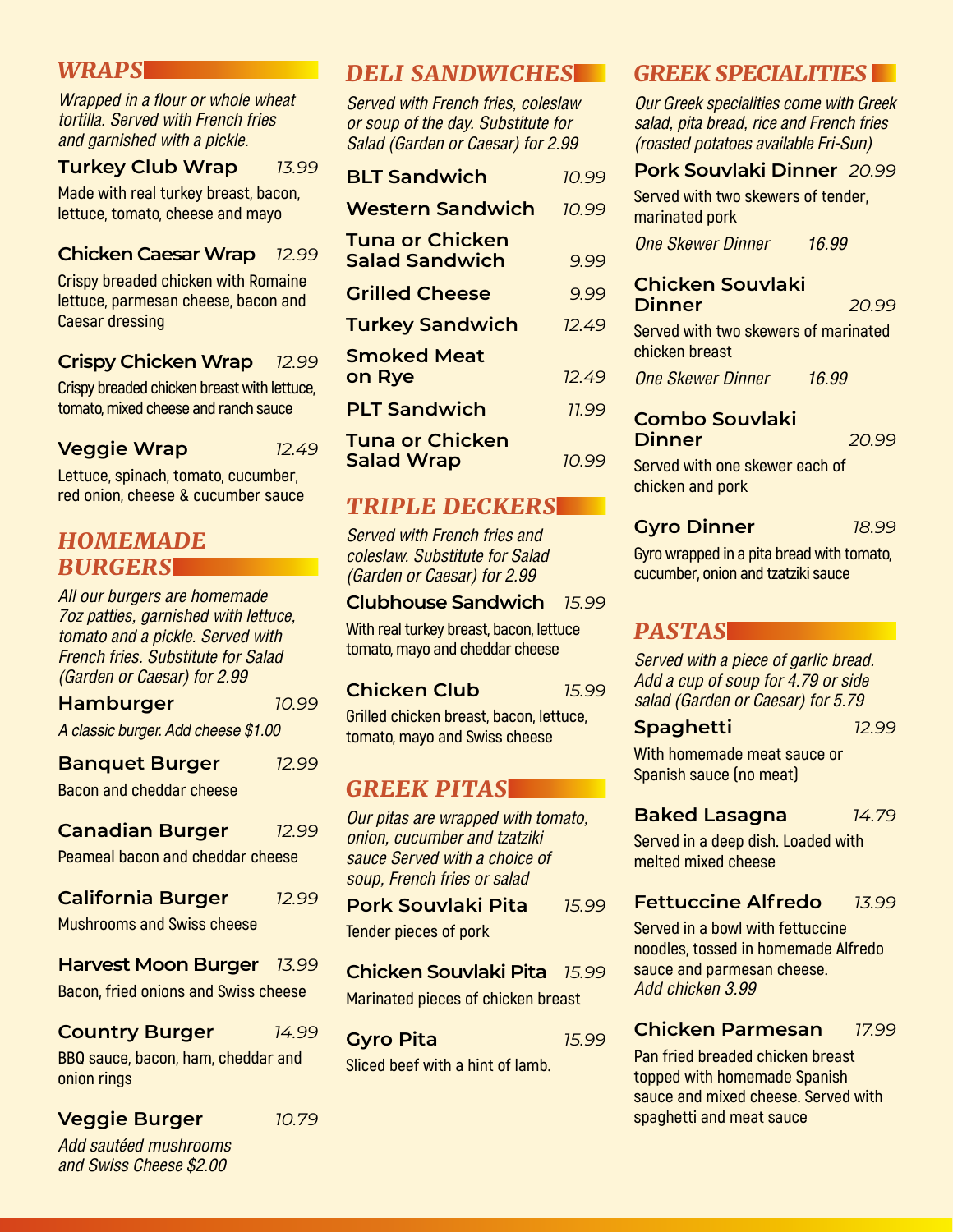# *CLASSIC CHOICES*

*Served with rice, vegetables and your choice of potatoes. Add a cup soup for 4.79 or side salad (Garden or Caesar) for 5.97*

#### **AAA New York Steak** *21.99*

**A 12oz steak cooked just the way you like it. With sautéed mushrooms.**

# **Moon's Grilled**

**Chicken** *18.99*  **Double marinated chicken breast** 

**topped with sautéed mushrooms, fried onions and Swiss Cheese**

#### **California Grilled Chicken** *18.99*

**Double marinated chicken breast topped with honey mustard, spinach, tomato and cheese**

## **Chicken Cordon Bleu** *17.99*

**Breaded pan fried chicken breast topped with ham, Swiss cheese and mushroom gravy sauce**

### **Atlantic Salmon** *16.99*

**Pan-fried salmon brushed with garlic butter topped with lemon**

| <b>Meatloaf</b> |  |
|-----------------|--|
|-----------------|--|

**Topped with homemade Spanish sauce**

**Meatloaf** *15.99*

| <b>Pork Schnitzel</b> | 15.99 |
|-----------------------|-------|
|-----------------------|-------|

**Lightly breaded pan fried seasoned pork. Topped with sauerkraut**

| <b>Beef Liver</b>                 | 75.99 |  |
|-----------------------------------|-------|--|
| Topped with fried onion and gravy |       |  |
| <b>Seniors Portion</b>            | 13.99 |  |
| <b>Roast Turkey</b>               | 16.99 |  |

**A mixture of white and dark meat on homemade stuffing and topped with homemade turkey gravy**

*Seniors Portion 14.99*

## *STIR-FRY*

*All are served with medley of vegetables on a bed of rice. Add a cup of soup for 4.79 or side Salad (Garden or Caesar) for 5.79*

| <b>Chicken</b>    | 16.49 |
|-------------------|-------|
| <b>Beef</b>       | 16.49 |
| <b>Vegetarian</b> | 14.49 |

## *FROM THE FRYER*

*All are served with French fries and coleslaw. Substitute for Salad (Garden or Caesar) for 2.99*

#### **Chicken Tenders** *15.99*

**Five pieces of breaded chicken tenders served with plum sauce**

#### **English Style Fish** *16.99*

**Two pieces of homemade breaded haddock, served with tartar sauce**

*One Piece 13.99*

#### **Crispy Breaded Sole Fillets** *14.99*

| Two pieces of breaded sole, served |       |
|------------------------------------|-------|
| with tartar sauce                  |       |
| One Piece                          | 12.99 |

# *KIDS MEALS*

*For children 10yrs or under (sorry, no exceptions). Include a small drink.*

| <b>Jr. Hamburger</b><br>and Fries                | 849  |
|--------------------------------------------------|------|
| <b>Grilled Cheese</b><br>and Fries               | 799  |
| <b>Fish and Chips (1pc)</b>                      | 9.99 |
| <b>Chicken Tenders</b><br><b>and Fries (3pc)</b> | 9.99 |
| <b>Spaghetti and</b><br><b>Meat Sauce</b>        | 7.99 |
| <b>Kraft Dinner</b>                              | 799  |

## *SIDES*

| <b>Soup of the Day</b>              | 4.99 |
|-------------------------------------|------|
| <b>French Fries</b>                 | 6.49 |
| <b>Mashed Potatoes</b><br>and Gravy | 449  |
| Rice                                | 3.49 |
| <b>Homemade Coleslaw</b>            | 3.99 |
| <b>Hot Vegetables</b>               | 4.99 |
| <b>Dill Pickles</b>                 | 3.49 |
| Gravy                               | 1.19 |

# *SMOOTHIES*

*All of our smoothies are made with real fruit and vanilla frozen yogurt*

| <b>Strawberry, Banana,</b>     |      |
|--------------------------------|------|
| <b>Strawberry &amp; Banana</b> |      |
| or Mixed Berries               | 5.99 |

# *BEVERAGES*

| <b>Coffee</b> (bottomless)                                              | 2.79 |
|-------------------------------------------------------------------------|------|
| Tea                                                                     | 2.49 |
| <b>Herbal Tea</b>                                                       | 2.79 |
| <b>Hot Chocolate</b>                                                    | 2.79 |
| <b>Bottled Water</b>                                                    | 1.79 |
| <b>Perrier Water</b>                                                    | 2.99 |
| <b>Soft Drinks</b>                                                      | 2.99 |
| Pepsi, Diet Pepsi, 7-up, Ginger Ale, Root<br>Beer, Soda Water, Iced Tea |      |
| Juice                                                                   | 2.99 |
| Orange, Apple, Tomato, Cranberry                                        |      |
| Milk / Chocolate Milk 2.99                                              |      |
| Milkshake                                                               | 5.99 |
| Chocolate, Vanilla, Strawberry                                          |      |
|                                                                         |      |